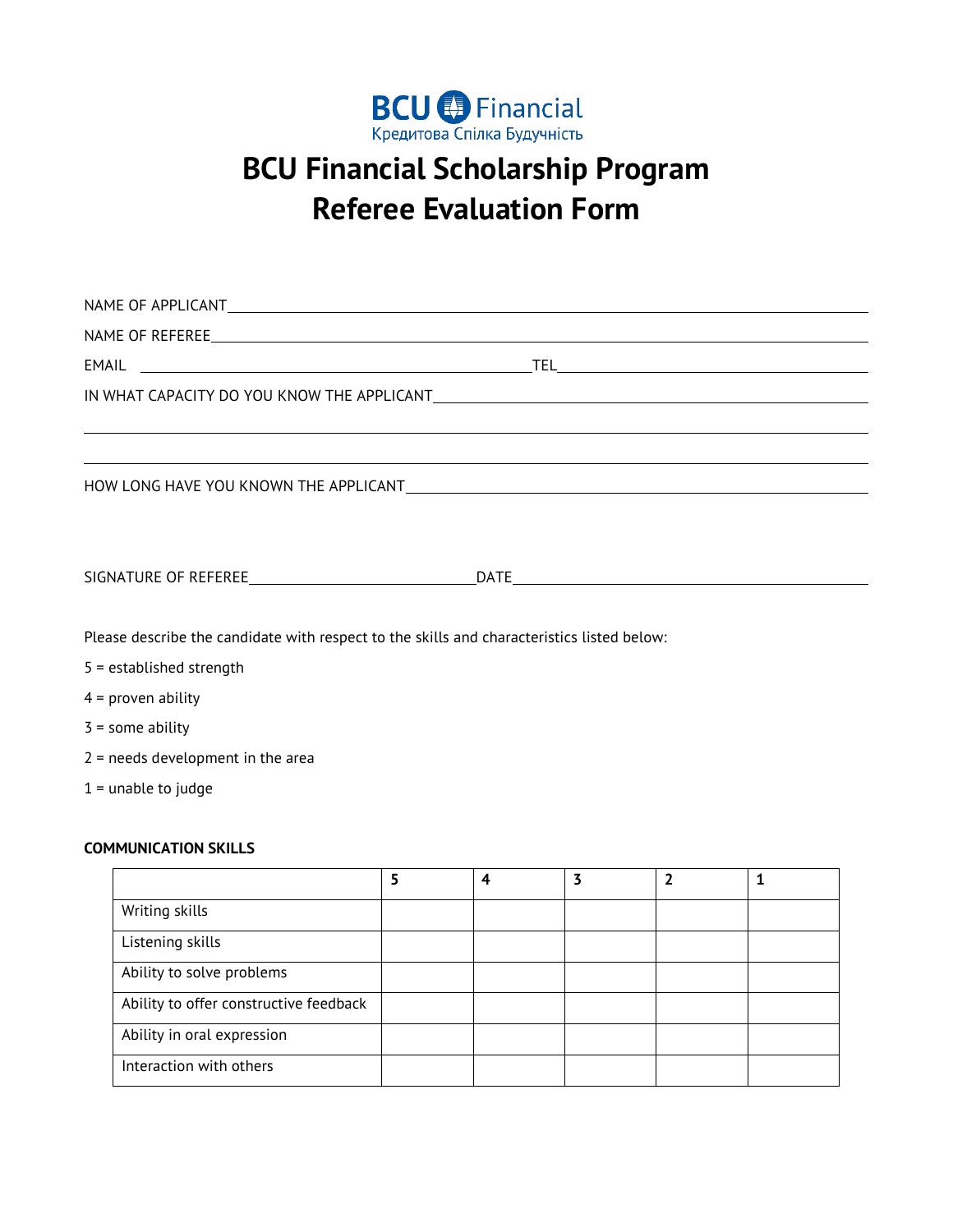## **ORGANIZATIONAL SKILLS**

|                                       | Δ |  |  |
|---------------------------------------|---|--|--|
| Ability to work in a team environment |   |  |  |
| Ability to work independently         |   |  |  |
| Ability to handle multiple projects   |   |  |  |
| Seeks the advice of others            |   |  |  |
| Follows through on a commitment       |   |  |  |
| Ability to develop a project plan     |   |  |  |

## **LEADERSHIP SKILLS**

|                            | 5 | 4 | 3 |  |
|----------------------------|---|---|---|--|
| Takes initiative           |   |   |   |  |
| Ability to motivate others |   |   |   |  |
| Sets realistic goals       |   |   |   |  |
| Enthusiastic               |   |   |   |  |
| Responsible                |   |   |   |  |
| Creative                   |   |   |   |  |
| Ability to adapt to change |   |   |   |  |

## **Please respond briefly to the following questions:**

(You may submit your answers on a separate sheet if you so choose)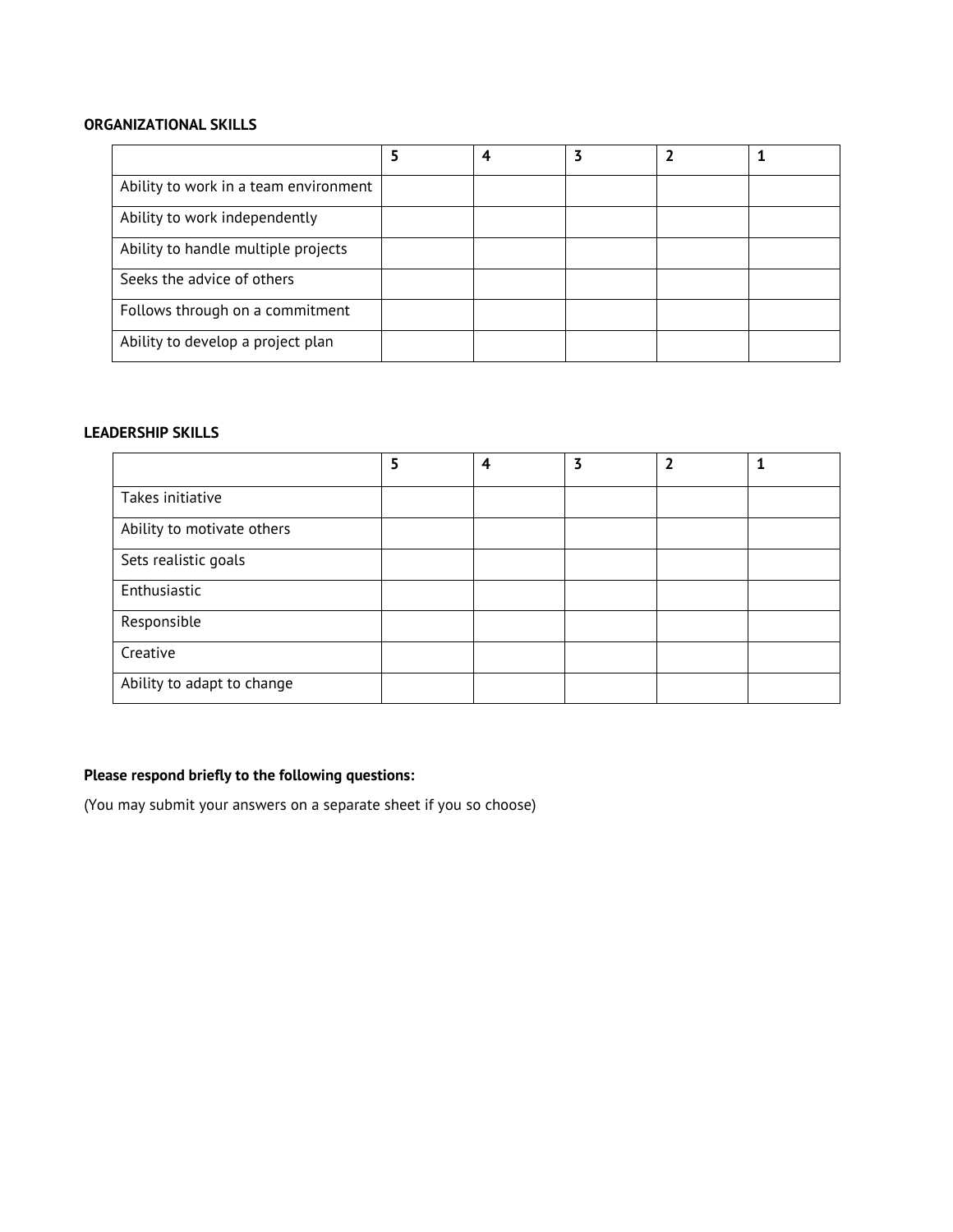1. Describe the applicant's attitude and motivation toward community involvement. What do you consider the applicant's principal strength and weaknesses in this respect?